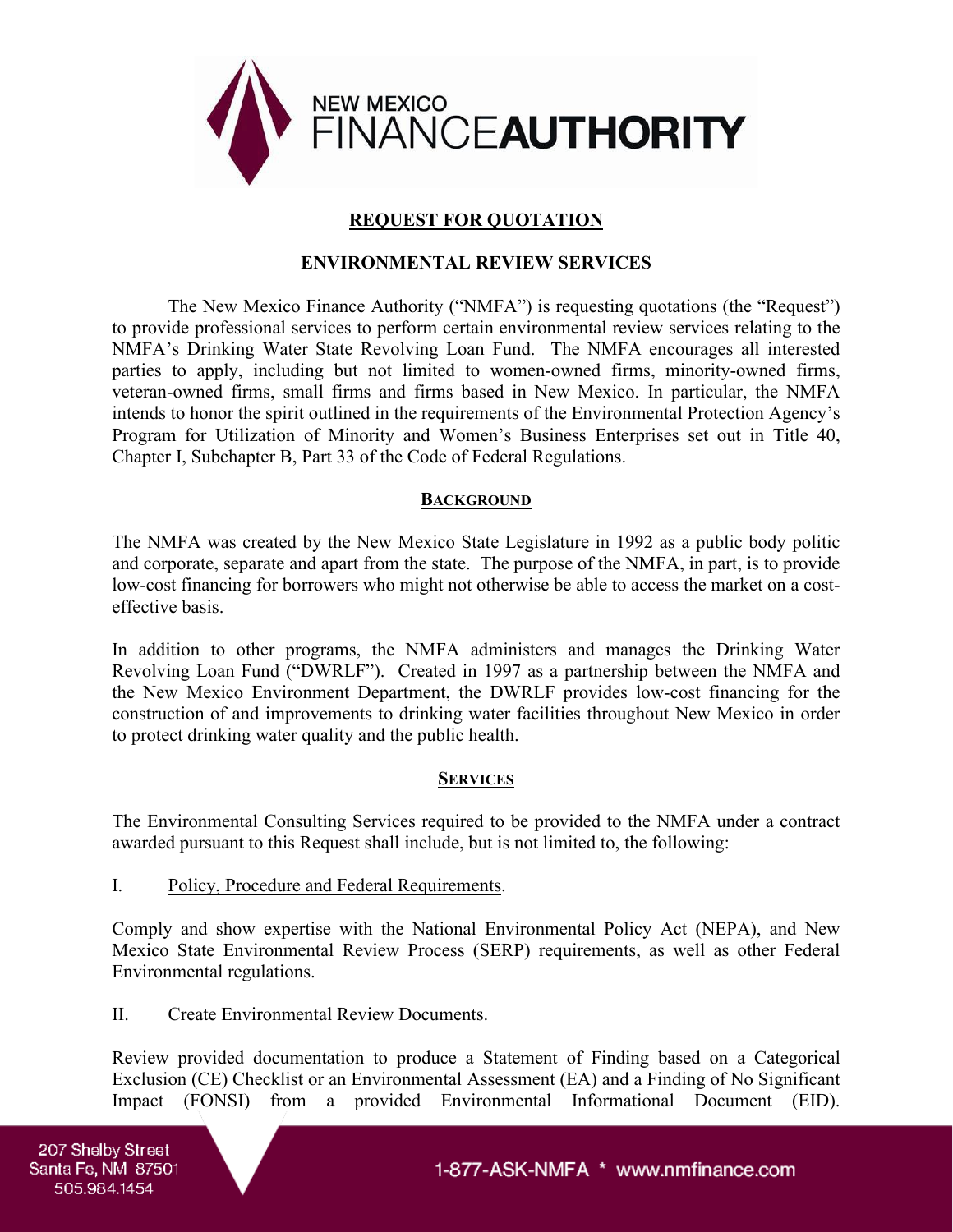# III. Initial Review and approval or summary of required documentation.

Conduct an initial review of all materials submitted (CE, surveys, EID, etc.) and submit verification of receipt and preliminary approval level of environmental review within two (2) working days.

Produce a statement that the information is complete for either the SOF or the EA/FONSI, or a list of missing required documentation within five (5) working days and include such information as the adequacy of studies, needed revisions, missing information, or additional studies required.

### IV. Previous or partially produced environmental documentation.

If a water system has already produced some or all of the required environmental documents, assure that the documents meet the NMFA's SERP requirements and the requirements of other applicable statutes or regulations.

### V. Production of Reports in accordance with SERP requirements and/or regulations/statutes.

Produce or assist in the production of reports and documents to assist entities with the finalization of CE checklist, EIDs, surveys, etc., when requested by the NMFA.

#### VI. Written Response.

When the environmental documentation from the initial review is deemed complete, the consultant will begin to create the Environmental Review Documents. A written response to the NMFA for the project stating the results of the environmental review is expected within seven (7) working days for a categorical exclusion's Statement of Finding and fourteen (14) working days for an environmental information document's Environmental Assessment (EA) and Finding of No Significant Impact (FONSI) and consultation letters. The documents are expected to be of high quality and ready to publish or mail to crosscutters.

### VII. Reports.

Submit a report that summarizes all work completed by the Contractor corresponding with the monthly billing cycle by the  $10<sup>th</sup>$  day of the following month.

#### VIII. Project Status Meetings.

On a quarterly basis, or upon request by NMFA staff, attend Project Status Meetings to discuss the status of on-going projects, address any concerns or issues related to pending environmental determinations, review upcoming projects, and schedule project specific deliverables.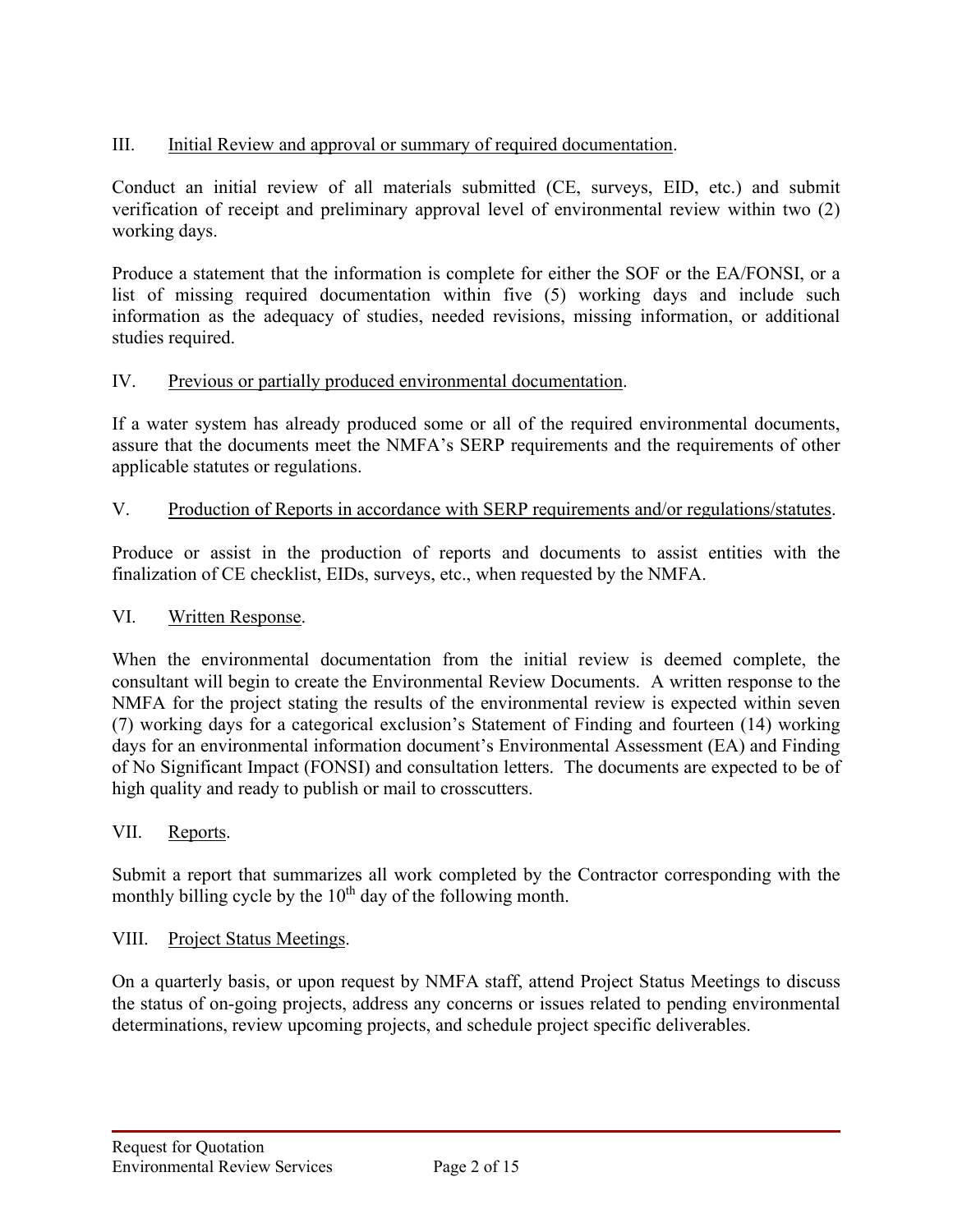## IX. Board Meetings.

When requested, attend board meetings of the NMFA and/or any of its sub-committee meetings.

#### X. Other Services.

Provide other services as necessary that are consistent with and required by the foregoing.

### **QUOTATION**

Please submit a quotation providing details on how you plan on accomplishing the above services, your experience in providing such services and fee quotation with either a fixed fee or hourly rate. You must also specifically include, or address the following:

- Background\BIO of your company highlighting your related experience. Background\BIO of each individual who may provide services under any resulting contract. Please also provide the names of key personnel who will be responsible for delivering the described services.
- Examples of prior related work, or summaries of prior engagements, including a list of three (3) references of work with other public entities.
- Evidence of appropriate professional liability insurance that will be in force through the duration of any contract that may result from this Request. Such insurance must be in an amount reasonable for a firm of the offeror's size and financial condition, and shall cover the offeror, its employees, agents, representatives and subcontractors.
- A list and description of any legal action, administrative proceeding or disciplinary action or complaint, whether formal or informal, initiated or made in connection with the professional services of the offeror and each of its subcontractors in the prior five (5) years by any person or entity, including any state or federal securities regulatory commission, disciplinary board or commission or other regulatory body. The list and description shall include the current status or final disposition of each such action.
- Statement disclosing (i) any current or proposed business transaction between the offeror and any member, officer or employee of the NMFA; and, (ii) any other conflict or potential conflict which may reasonably give rise to a claim of conflict of interest.
- Specific description of the Offeror's proposal for the delivery of the professional services contemplated by this RFP. This proposal may include a work plan, a discussion of the manner in which the personnel will be made available to provide the services and such other information as the Offeror reasonably believes necessary to explain its proposal for meeting the needs of the NMFA. Additional information about your company may be included as part of your quotation.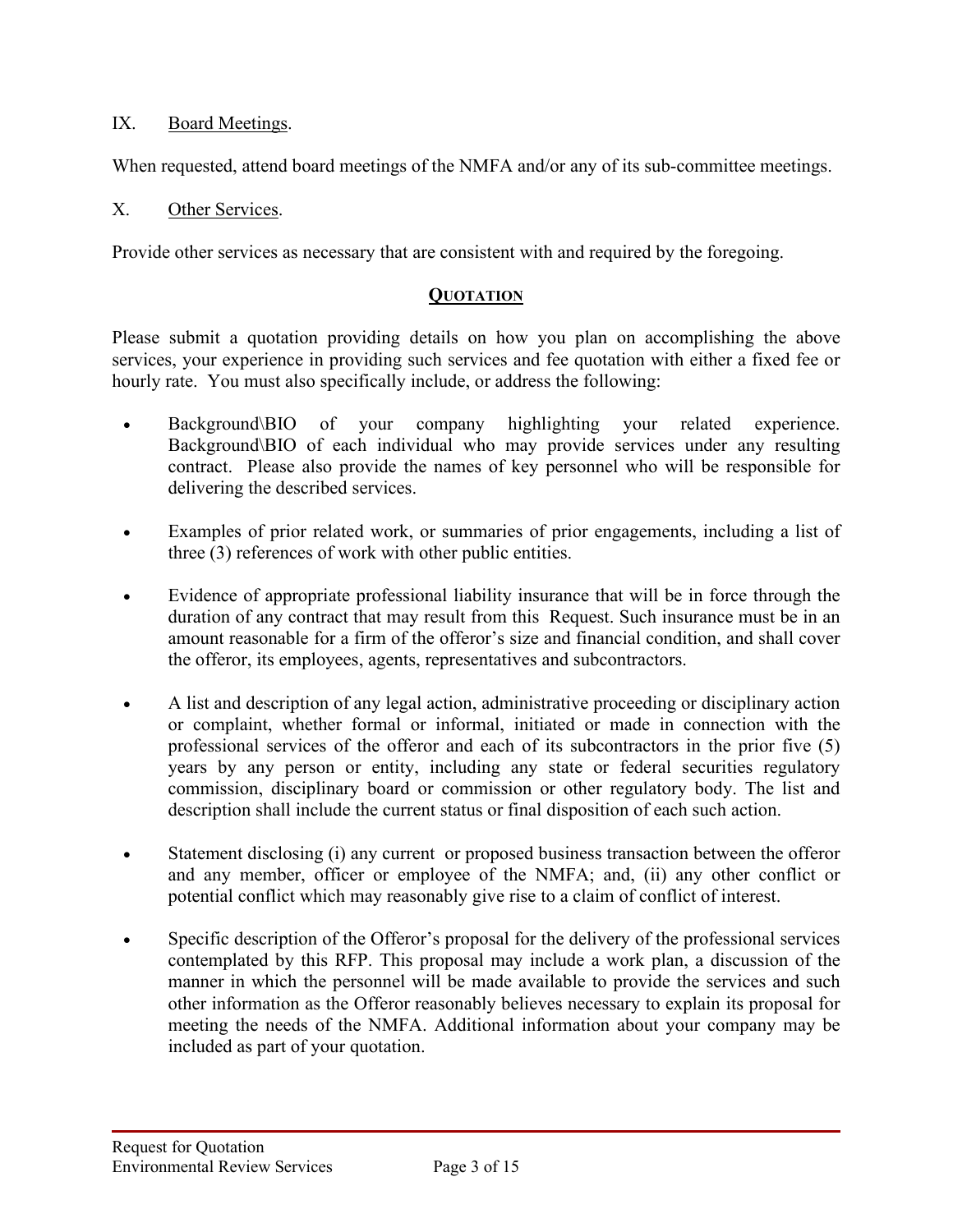# **EVALUATION & AWARD**

The following is a summary of items for which offerors can be awarded evaluation points. These weighted factors shall be used in the evaluation of the individual offeror responses.

| <b>FACTOR</b>                                                                                                                                                                                                           | <b>POINTS</b> |  |
|-------------------------------------------------------------------------------------------------------------------------------------------------------------------------------------------------------------------------|---------------|--|
| Experience, comprehensive and in-depth knowledge with New Mexico's National<br>Environmental Policy Act ("NEPA"), State Environmental Review Plan ("SERP")<br>requirements, and other Federal Environmental Regulations | 40            |  |
| Experience, comprehensive and in-depth knowledge in the production of reports in<br>accordance with regulations/statutes                                                                                                |               |  |
| Experience, comprehensive and in-depth knowledge in the production of reports in<br>accordance with SERP requirements                                                                                                   |               |  |
| Experience, comprehensive and in-depth knowledge in partially produced<br>environmental documentation                                                                                                                   |               |  |
| Experience, comprehensive and in-depth knowledge in the production of<br>environmental information                                                                                                                      |               |  |
| Experience in creation of an Action Plan for the applicant describing missing<br>documentation and/or all of the needed revisions and a suggested time line for<br>completion of the needed work                        |               |  |
| Fee Proposal                                                                                                                                                                                                            | 15            |  |
| Knowledge of the NMFA.                                                                                                                                                                                                  |               |  |
|                                                                                                                                                                                                                         |               |  |
| TOTAL                                                                                                                                                                                                                   | 200           |  |

Please note that the NMFA is requesting quotes from several providers of these types of services and there is no guarantee that your firm or any other firm will receive a contract award. The NMFA reserves the right in its sole discretion to cancel this Request and/or award a contract to one or more offerors that, in the sole discretion of the NMFA, are most advantageous to carrying out the needs of the NMFA.

Please note that a serious deficiency in any one criterion may be grounds for rejection and that the listing of cost as an evaluation factor does not require the NMFA to select the offeror who submits the lowest cost proposal. The NMFA shall, in its sole discretion, have the right to obtain from any and all sources, information concerning an offeror which is deemed pertinent to the Request and to consider such information in the evaluation of the offeror's quotation.

Any protest to an award must be made in conformance with the NMFA's Procurement Policy available on its website at [www.nmfinance.com.](http://www.nmfinance.com/)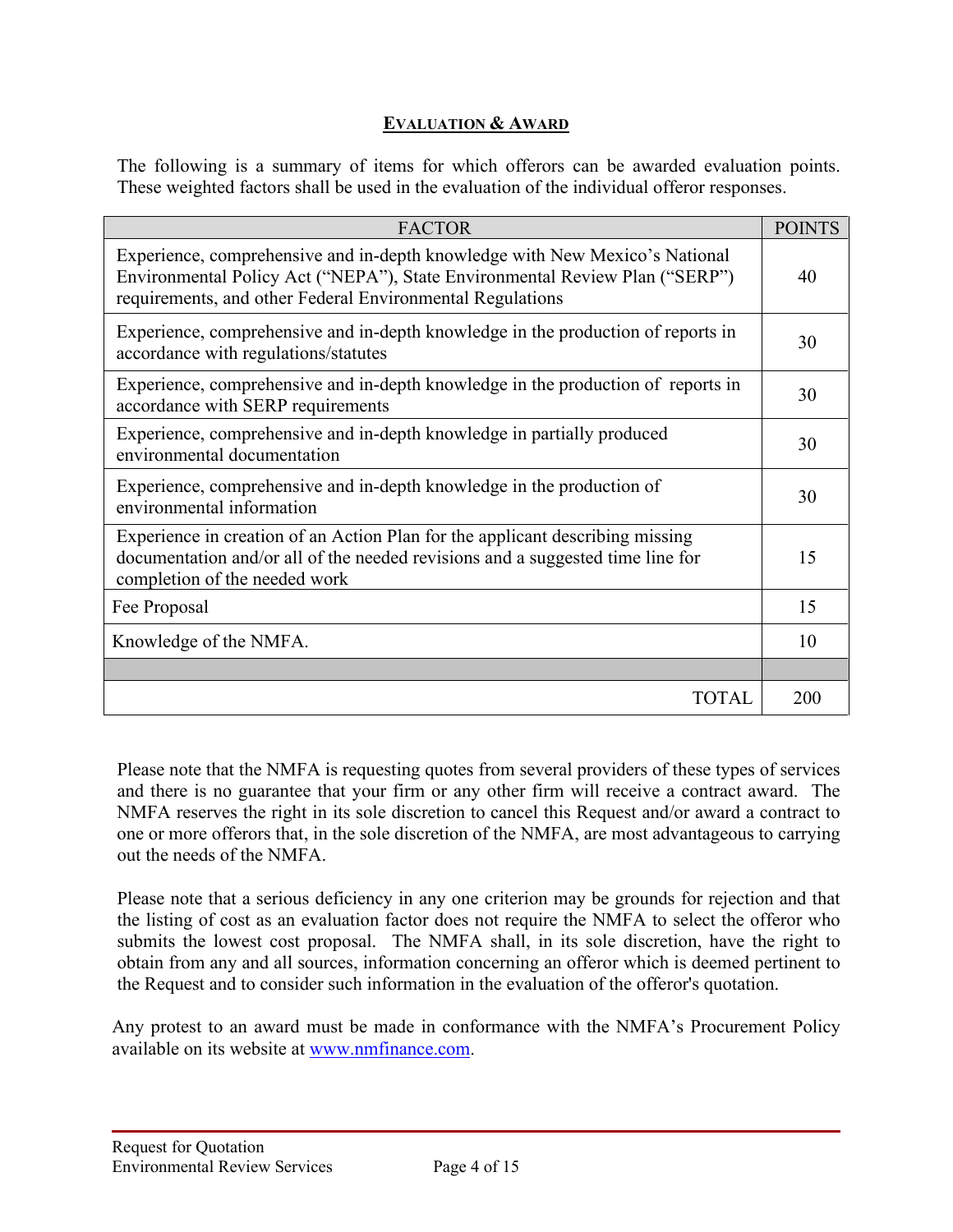#### **CONTRACT**

Upon submission of a proposal, offerors agree to be bound by the form of contract in Appendix A subject to any objections made by the offeror and submitted with their quotation. In the event that the selected offeror(s) do not agree to the final form of contract, the NMFA reserves the right to finalize a contract with one or more of the other offerors without undertaking a new procurement process, provided that the quotations of such other offerors are deemed advantageous to the NMFA.

### **SUBMISSION OF QUOTATION**

The deadline to submit quotations is **June 13, 2022**, at 4:00 PM Mountain Time. Your quotations must be e-mailed to:  $\frac{dw}{a}$  mmfa.net.

Please contact Michael Vonderheide, Managing Director, Program Administration, or Todd Johansen, Senior Program Administrator, at dw@nmfa.net or call Todd at 505-992-9654 if you have any questions.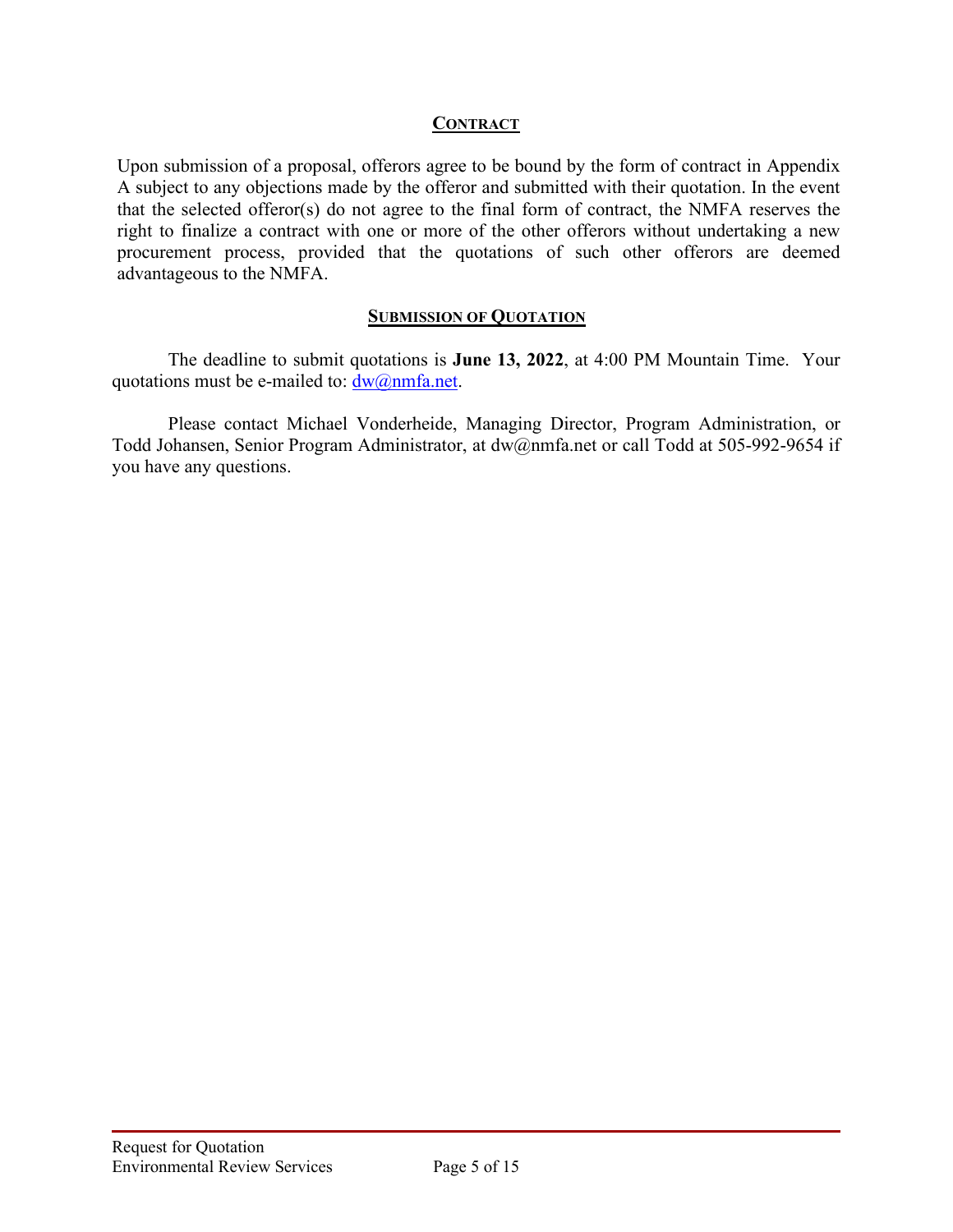#### **APPENDIX A**

# **NEW MEXICO FINANCE AUTHORITY**

## **PROFESSIONAL SERVICES AGREEMENT**

THIS PROFESSIONAL SERVICES AGREEMENT ("Agreement") is made and entered into by and between the New Mexico Finance Authority ("NMFA") and **[INSERT- Contractor Name]** ("Contractor"), collectively referred to as the "Parties".

The Parties agree as follows:

1. Scope of Work.

The Contractor, as requested by the NMFA, shall perform the following services:

## **[INSERT SOW DESCRIPTION]**

2. Compensation.

a. Services: The NMFA shall pay to the Contractor as compensation for services rendered upon full and satisfactory completion, in the sole discretion of the NMFA, of the services, reports and deliverables outlined in the Scope of Work, plus applicable New Mexico Gross Receipts Tax, as follows:

## **[INSERT PAYMENT PROVISIONS]**

b. Payment: Payment shall be made to Contractor monthly, after receipt and review of a detailed statement from the Contractor, for services rendered to the NMFA. If requested by the NMFA, a detailed estimate of all items for which the Contractor will request reimbursement will be provided to the NMFA in advance of actual expenditures. Contractor shall submit all invoices and billing-related correspondence to NMFA Accounts Payable ap@nmfa.net.

c. Gross Receipts Taxes and Expenses. The Contractor shall bill the NMFA for reimbursement of gross-receipts taxes levied on fees paid and disbursements reimbursed to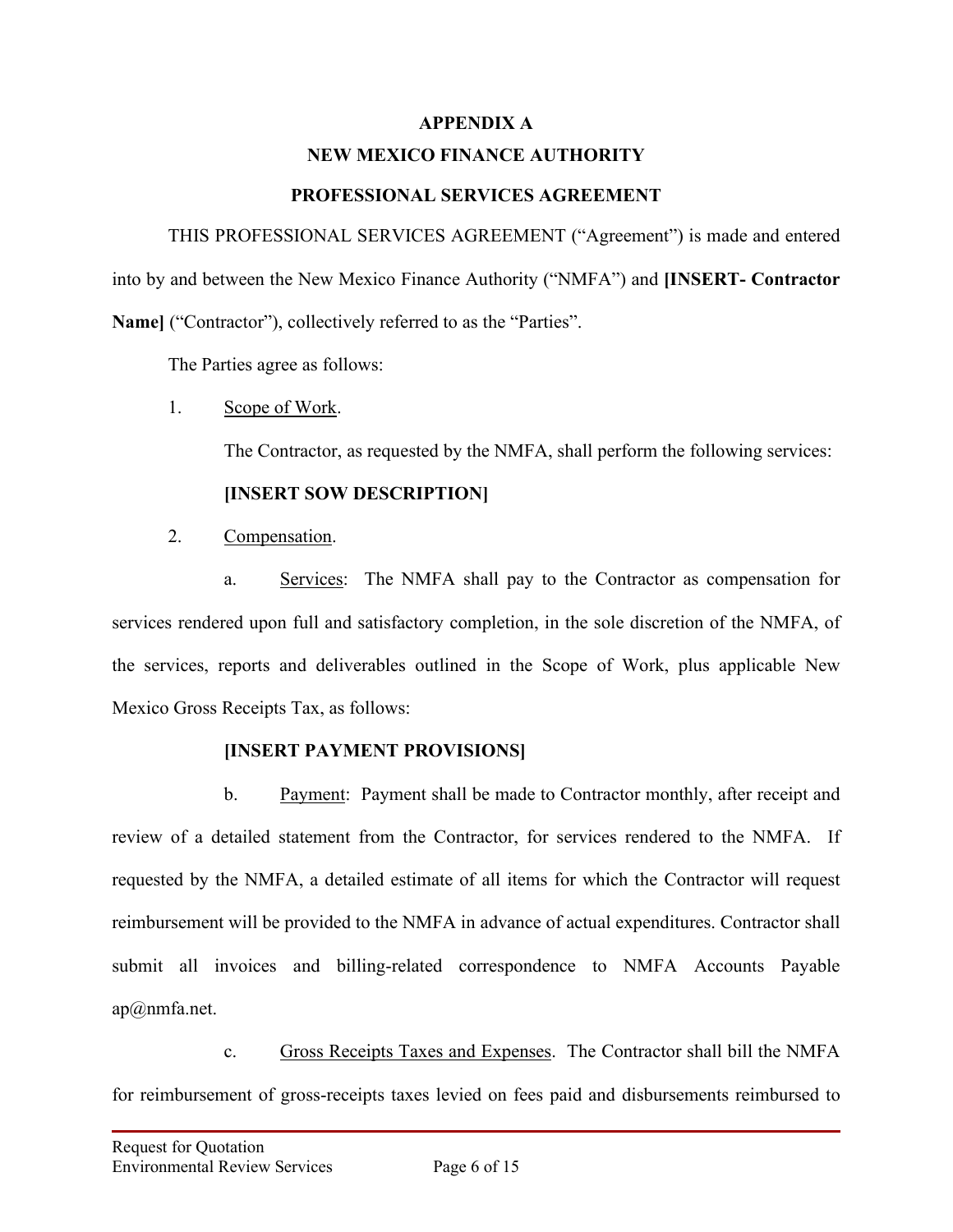Contractor under this Agreement including reimbursement of reasonable and necessary out-ofpocket expenses as approved by the NMFA. The Contractor shall not bill the NMFA for overhead expenses. The Contractor is responsible for paying to the New Mexico Taxation and Revenue Department all gross receipts taxes levied on amounts paid under this Agreement.

d. Not to Exceed. The total compensation paid under this Agreement shall not exceed \$ hirelevel including reimbursement of expenses and gross receipts taxes.

3. Term.

This Agreement is effective on **[INSERT MONTH DAY YEAR]** and shall continue in effect until **[INSERT MONTH DAY YEAR]**, unless it is terminated earlier pursuant to Paragraph 4 of this Agreement or at the time Contractor has received the maximum compensation permitted under this Agreement. Under no circumstances may the term of this Agreement exceed four years, including any extensions.

4. Termination.

a. Termination for Cause: In addition to the NMFA's legal and equitable rights and remedies, the NMFA may terminate this Agreement at any time: (i) for Contractor's negligence, misconduct or breach of a term or condition of this Agreement, including but not limited to, failing to meet the Standard of Care outlined in Paragraph 5 below; (ii) failure to perform the Scope of Work as provided herein for any reason; or (iii) if the NMFA determines that, as the result of any occurrence or change of circumstances involving Contractor, the continued association with Contractor as provided hereunder would have an adverse impact on the name, image, reputation, goodwill or proprietary rights of the NMFA.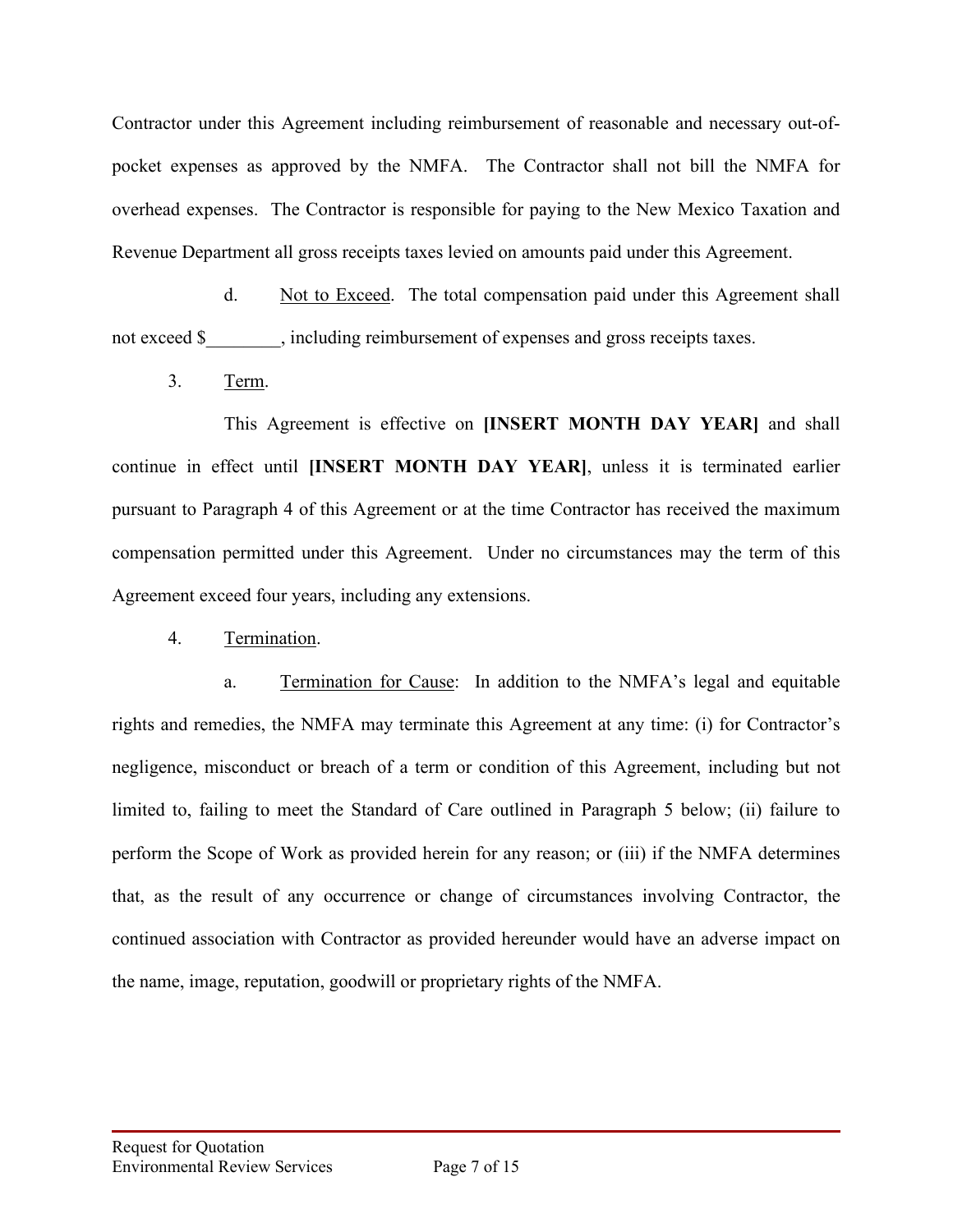b. Termination for No Cause: The NMFA may terminate this Agreement at any time for no cause, subject only to the NMFA's obligation to pay Contractor the unpaid compensation for services already performed as set forth in Paragraph 2 above.

## 5. Standard of Care.

Contractor hereby represents that it is an expert in providing the services contemplated by this Agreement. Therefore, over and above, and in addition to, any fiduciary or other obligations under applicable law, Contractor agrees that it shall at all times exercise at least the degree of care and competence as would a professional expert with superior skills in providing the services outlined in the Scope of Work.

### 6. Key Person

Following the effective date of this Agreement, the Key People (as defined below) shall be the principal individuals responsible for the performance of the Scope of Work. The Contractor shall not substitute any other professionals in lieu of any of the Key People for the performance of the Scope of Work without first receiving written consent of the NMFA. Should the Contractor release any of the Key People from the employment of the Contractor during the term of this Agreement or for any reason one of the Key People terminates his or her responsibilities for the Contractor or becomes unable to maintain his or her responsibilities for the Contractor under this Agreement, the NMFA shall (a) be notified by the Contractor seven (7) calendar days prior to such event and (b) be provided the right to terminate this Agreement. The Key People shall be:

# **[INSERT KEY PEOPLE]**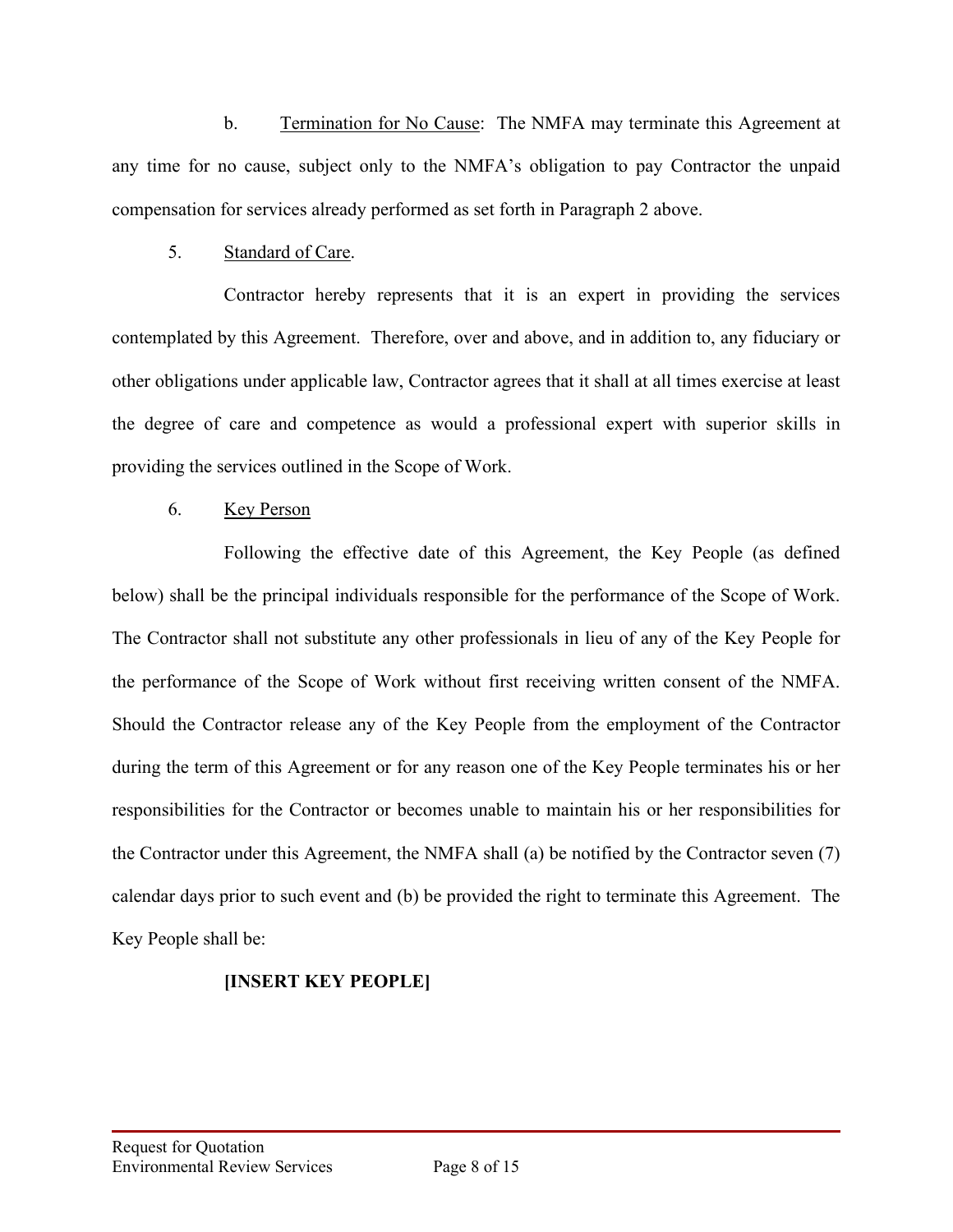## 7. Insurance.

The Contractor shall, at all times during the pendency of this agreement, maintain adequate liability insurance in the amounts proscribed by the NMFA namely, **[INSERT COVERAGE AMOUNTS]**

# 8. Status of Contractor.

The Contractor is an independent contractor performing professional services for the NMFA as described above, and nothing herein contained shall be deemed to create an agency relationship between Contractor and the NMFA and Contractor is not an employee of the NMFA. In no event shall Contractor be entitled to participate in, or be entitled to receive any benefits from, the NMFA's employee benefit plan, nor shall Contractor be entitled to accrue leave, retirement, insurance, bonding authority, use of NMFA vehicles, or any other benefits, except as specifically set forth in this Paragraph 8, accorded to employees of the NMFA as a result of this Agreement. The Contractor acknowledges that it is responsible for any and all reporting required to be made to any taxing authority for income tax purposes. The provisions of this Paragraph 8 shall survive the expiration or earlier termination of this Agreement.

## 9. Litigation/Regulatory Action.

As of the effective date of this Agreement, the Contractor is not aware of any regulatory or self-regulatory investigation or legal or arbitration proceeding against the Contractor or any notice of a regulator in respect of the Contractor that has not been disclosed to the NMFA and, if after the date hereof, the Contractor should become aware of any regulatory or self-regulatory investigation or notice (other than routine information requests that the Contractor reasonably believes are not targeted at the Contractor but is instead an industry-wide request) or any legal or arbitration proceeding filed against the Contractor, the Contractor shall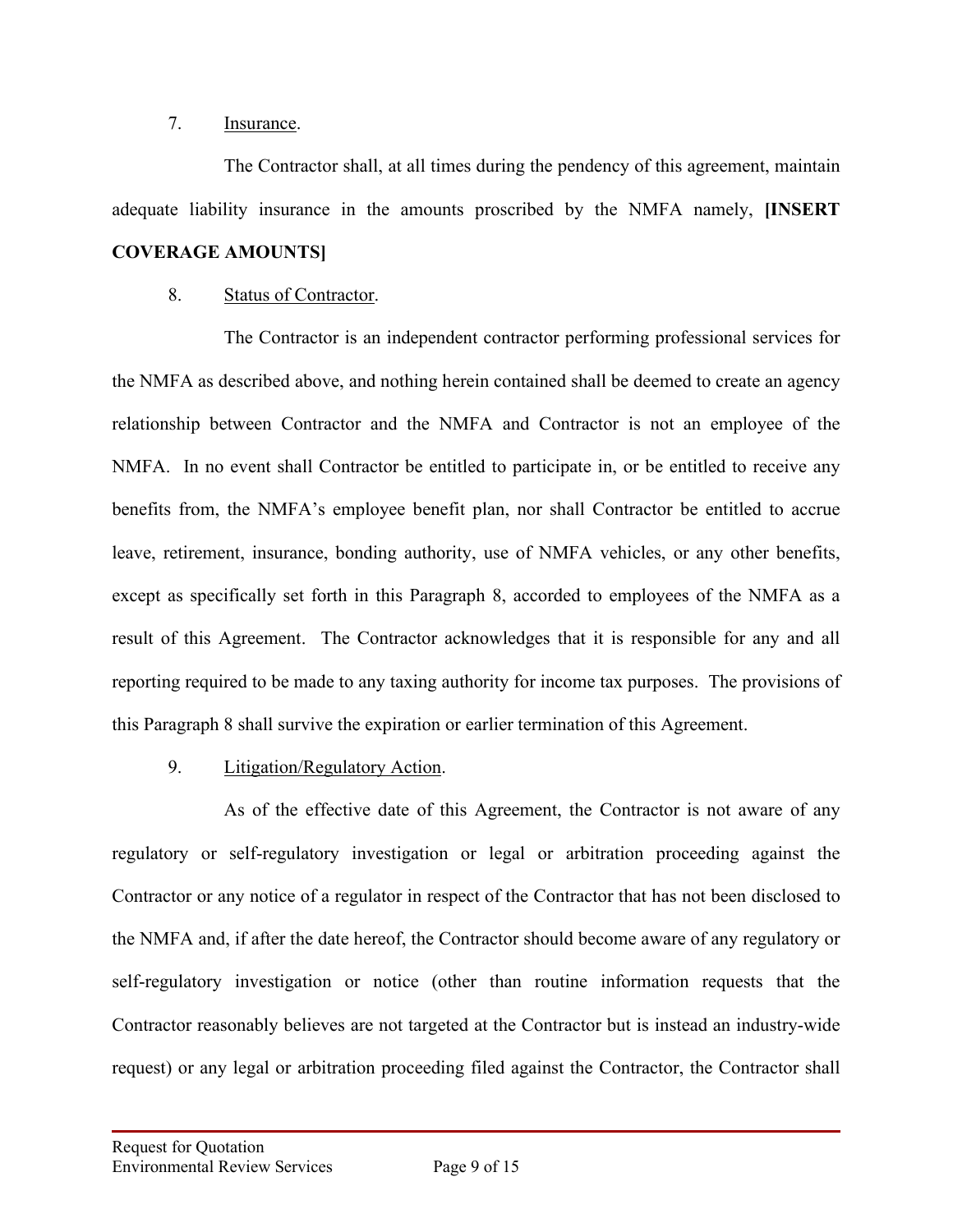inform the NMFA of such investigation or lawsuit promptly, and in any event within five (5) calendar days after learning of such investigation or lawsuit.

## 10. Assignment.

The Contractor shall not assign or transfer any interest in this Agreement or assign any claims for money due or to become due under this Agreement without the prior written approval of the NMFA.

## 11. Subcontracting.

The Contractor shall not subcontract any portion of the services to be performed under this Agreement without prior approval of the NMFA. All fees and expenses of any approved subcontractor shall be billable by the subcontractor directly to the Contractor and paid by the Contractor to the subcontractor. The NMFA is not responsible to any subcontractor for any fees, expenses, or payment of any kind. The Contractor assumes full and complete responsibility and liability for each subcontractor's performance of services under the Agreement and such performance shall be judged in accordance with the Standard of Care set out in Paragraph 6 herein.

## 12. Products and Services/Copyright.

All materials developed or acquired by the Contractor under this Agreement are the property of the NMFA and shall be delivered to the NMFA no later than the termination date of this Agreement. Nothing produced, in whole or in part, by the contractor under this Agreement shall be the subject of an application for copyright by or on behalf of the Contractor. Contractor shall acquire no right under this Agreement to use, and shall not use, the name "NMFA" or designs of the NMFA.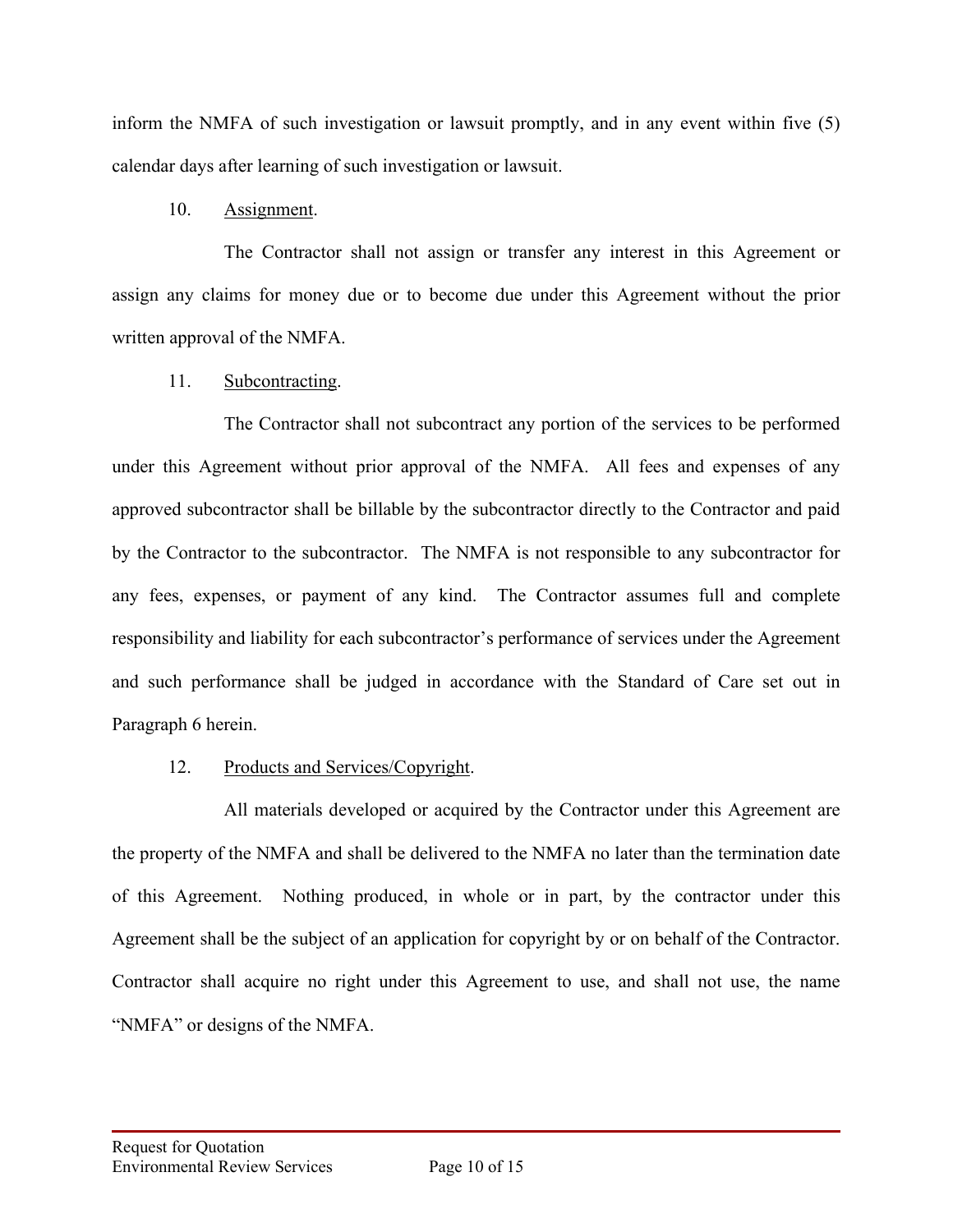#### 13. Records and Audits.

The Contractor shall maintain detailed records of all fees and expenses for three years from the expiration or termination of the Agreement. Those records shall be subject to inspections and audit by the NMFA and its authorized representatives. The NMFA shall have the right to audit billings both before and after payment. Payment under this Agreement shall not foreclose the right of the NMFA to recover excessive or illegal payments.

14. Release.

The Contractor shall, upon final payment of the amount due under this Agreement, release the NMFA, its officers and employees, from all liabilities, claims and obligations whatsoever arising from or under this Agreement. The Contractor agrees not to purport to bind the NMFA to any obligations not assumed herein by the NMFA, unless the Contractor has express written authorization to do so and then only within the strict limits of that authorization.

## 15. Confidentiality.

Any confidential information provided to or developed by Contractor in the performance of this Agreement shall be kept confidential and shall not be made available to any individual or organization by Contractor without written approval of the NMFA.

Contractor shall wholly and fully indemnify the NMFA against any and all losses, damages, costs, expenses, legal fees and liability resulting or arising from the release of information in violation of this Paragraph 15 by Contractor, its officers, employees, subcontractors, affiliates or anyone under the control of Contractor.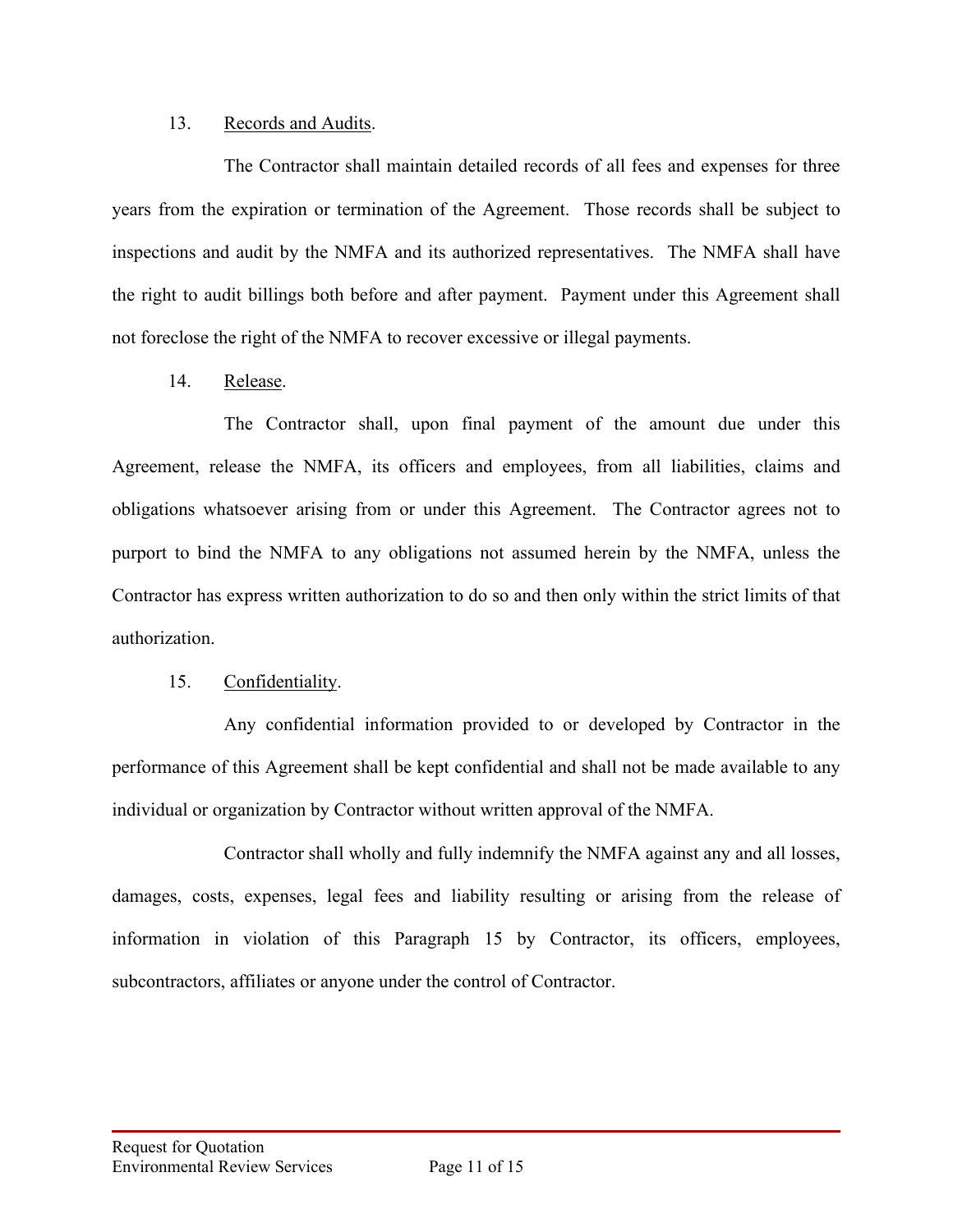### 16. Conflict of Interest.

The Contractor warrants that the Contractor currently has no interest and shall not acquire any interest, direct or indirect, that does or would conflict in any manner or degree with the performance of services required under this Agreement.

## 17. Amendment.

This Agreement shall not be altered, changed, or amended except by an instrument in writing that is executed by both Parties.

18. Merger.

This Agreement shall incorporate all the agreements, covenants, and understandings between the Parties hereto concerning the subject matter thereof, and all such covenants, agreements and understandings, oral or otherwise, of the parties shall not be valid or enforceable unless embodied in this Agreement.

19. Waiver.

No waiver of any breach of this Agreement or any of the terms or conditions thereof shall be held to be a waiver of any other or subsequent breach, nor shall any waiver be valid unless the same shall be in writing and signed by the party alleged to have granted the waiver.

# 20. Notices.

All notices, or other communications regarding the implementation of this Agreement shall be in writing and shall be deemed to have been given when delivered by registered or certified mail or overnight carrier. The NMFA may, in its sole discretion, call for a notice to be effective if sent by facsimile communication upon telephonic confirmation to the sender of receipt of the facsimile. Notices shall be addressed to: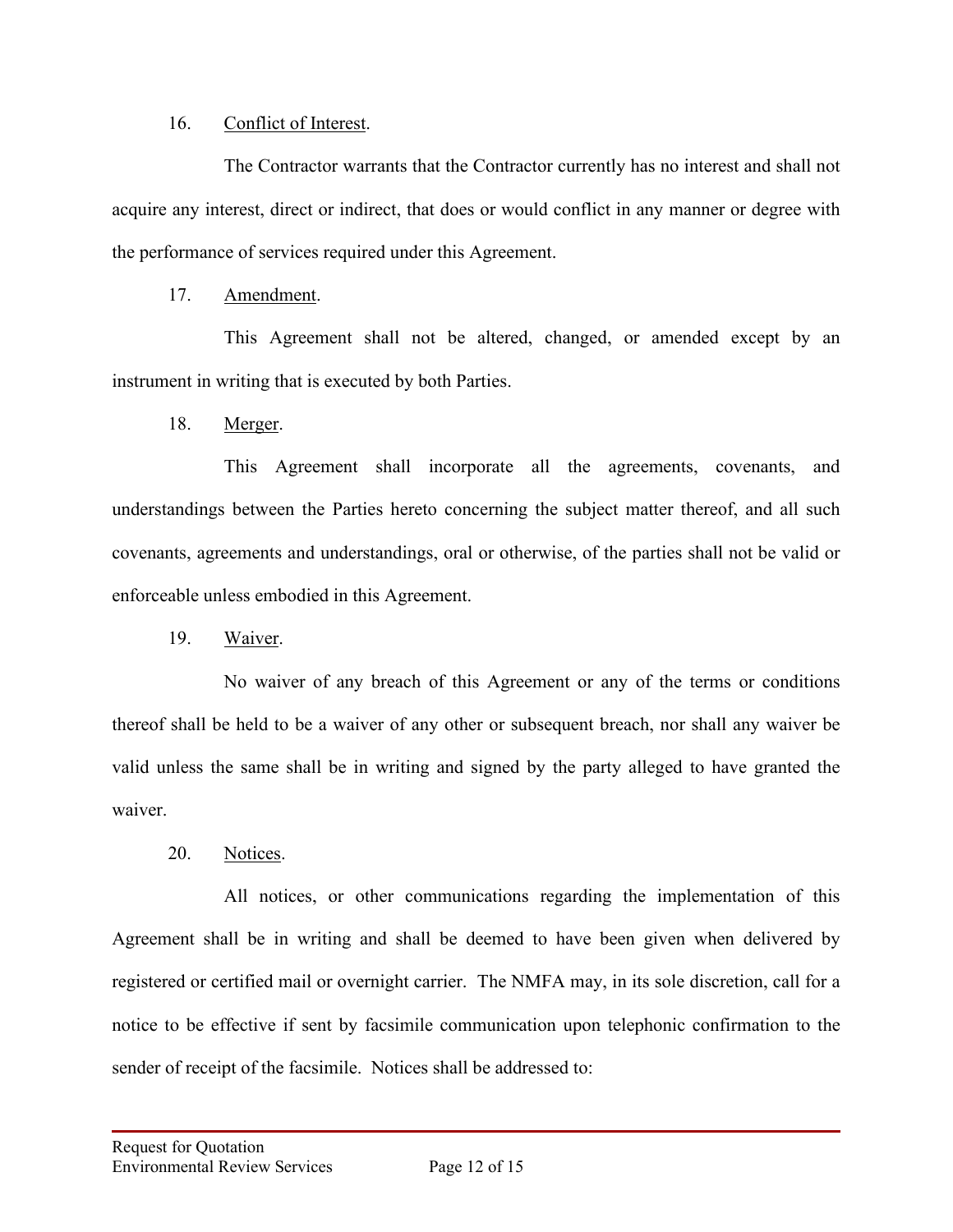| NMFA:       | Name:<br>Title:<br>Address: | Daniel C. Opperman<br>Chief Legal Officer<br>New Mexico Finance Authority<br>207 Shelby Street<br>Santa Fe, NM 87501 |
|-------------|-----------------------------|----------------------------------------------------------------------------------------------------------------------|
| Contractor: | Name:<br>Title:<br>Address: | [INSERT]<br>[INSERT]<br>[INSERT]                                                                                     |

#### 21. Scope of Agreement.

This Agreement incorporates all the agreements and understandings between the parties concerning its subject matter, and all agreements and understandings have been merged into this Agreement. No prior or contemporaneous agreement or understanding, verbal or otherwise, of the parties or their agents concerning the subject matter of this Agreement is valid or enforceable unless included in this Agreement.

#### 22. Indemnification.

Contractor shall indemnify and hold the NMFA, its officers, directors, agents, employees and assigns, harmless from and against any and all claims, demands, suits judgments, losses or expenses of any nature whatsoever (including attorneys' fees) arising out of any material breach of Contractor's representations and warranties as set forth herein, any third party claim of infringement regarding the Services, or any other failure of Contractor to comply with the obligations to be performed hereunder. Notwithstanding anything to the contrary above, Contractor shall have no indemnification obligations under this Paragraph 22 with respect to any claims that the NMFA (in its reasonable and good faith business judgment) determines are socalled "frivolous" or "nuisance" claims. The provisions of this Paragraph 22 shall survive the expiration or sooner termination of this Agreement.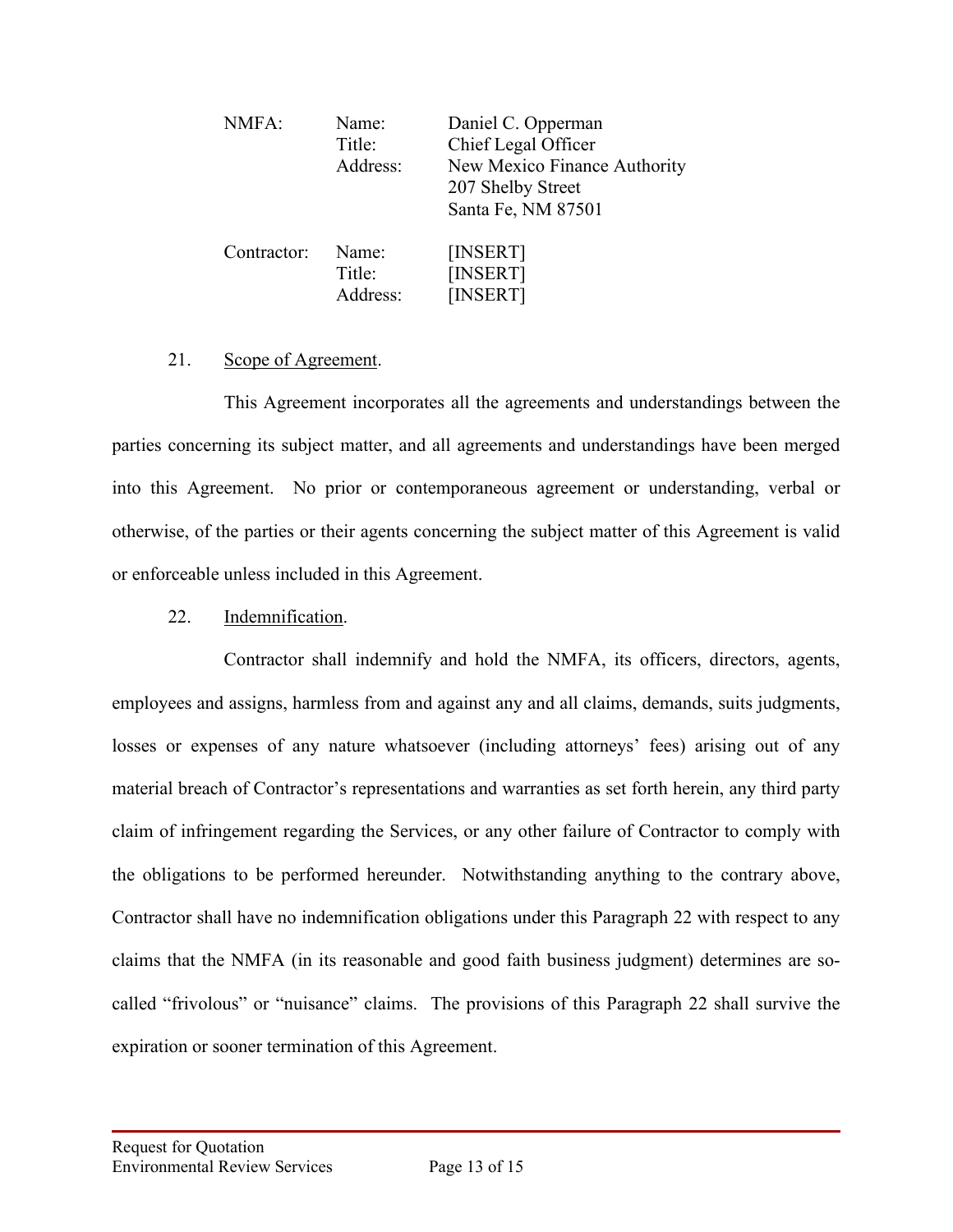## 23. Penalties for Violation of Law.

The New Mexico criminal statutes impose felony penalties for bribes, illegal gratuities and kickbacks.

# 24. Equal Opportunity Compliance.

The Contractor agrees to abide by all Federal and State laws and rules and regulations, and Executive orders of the Governor of the State of New Mexico, pertaining to equal employment opportunity.

# 25. Applicable Law.

This Agreement shall be governed by the laws of the State of New Mexico.

# 26. No Guaranty.

Contractor acknowledges and agrees that by providing the Services, the NMFA is not obligated to offer Contractor any further employment opportunities with the NMFA and that Contractor is performing such Services only for the duration of the Term of this Agreement, unless the NMFA, in its sole discretion, determines to do otherwise.

# 27. Full Authority.

Contractor and the NMFA represent that (i) each has all rights, power and authority necessary to enter into and perform this Agreement, (ii) that neither Contractor nor the NMFA has granted any third-party rights inconsistent with the rights and obligations of the other party, and (iii) both Contractor and the NMFA shall reasonably cooperate with the other party in connection with their respective rights and obligations.

## 28. Facsimile/Counterparts.

This Agreement may be executed in counterparts and may be returned signed by electronic e-mail or facsimile.